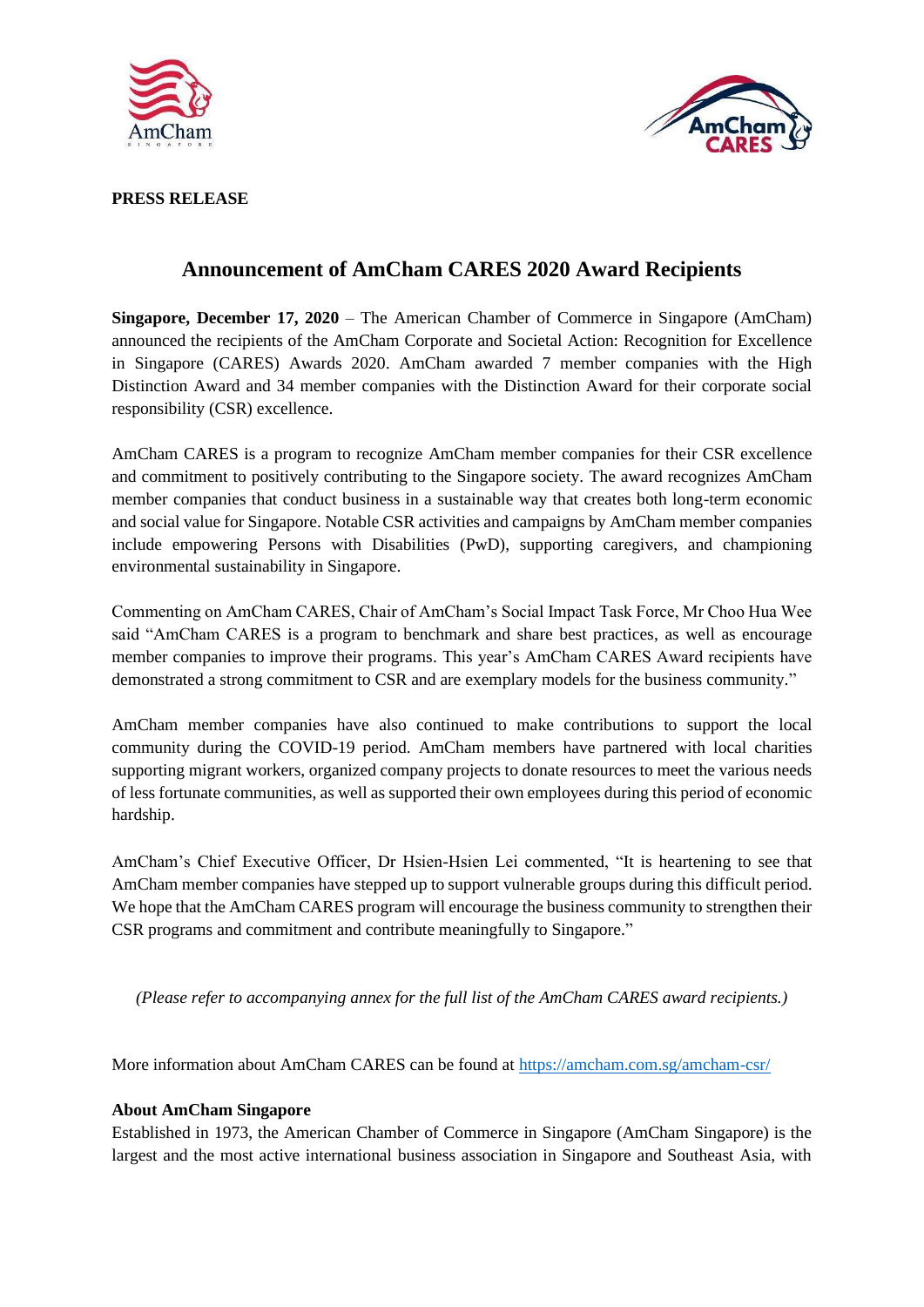over 4,700 members representing nearly 600 companies. Our Chamber is comprised of 14 sectoral and functional committees and conducts nearly 200 events per year.

AmCham is a forward-thinking, business-progressive association. Our mission is to create value for our members by providing advocacy, business insights, and connections. Our membership includes American companies and Singaporean and third-country companies with significant U.S. business interests. AmCham is an independent, non-partisan business organization. We are a member of the 28 chamber-strong AmChams of Asia Pacific (AAP).

Our goal is to provide the information and facilitate the access and connections that give members insight into the local, regional, and global operating environment, enhance their 4 professional capabilities, and enable them to make well-informed business decisions. For more information about AmCham Singapore, visit [www.amcham.com.sg.](http://www.amcham.com.sg/)

**For more information, please contact:**  Jessica Cho Head, External Affairs, AmCham Singapore Email: [jcho@amcham.com.sg](mailto:jcho@amcham.com.sg)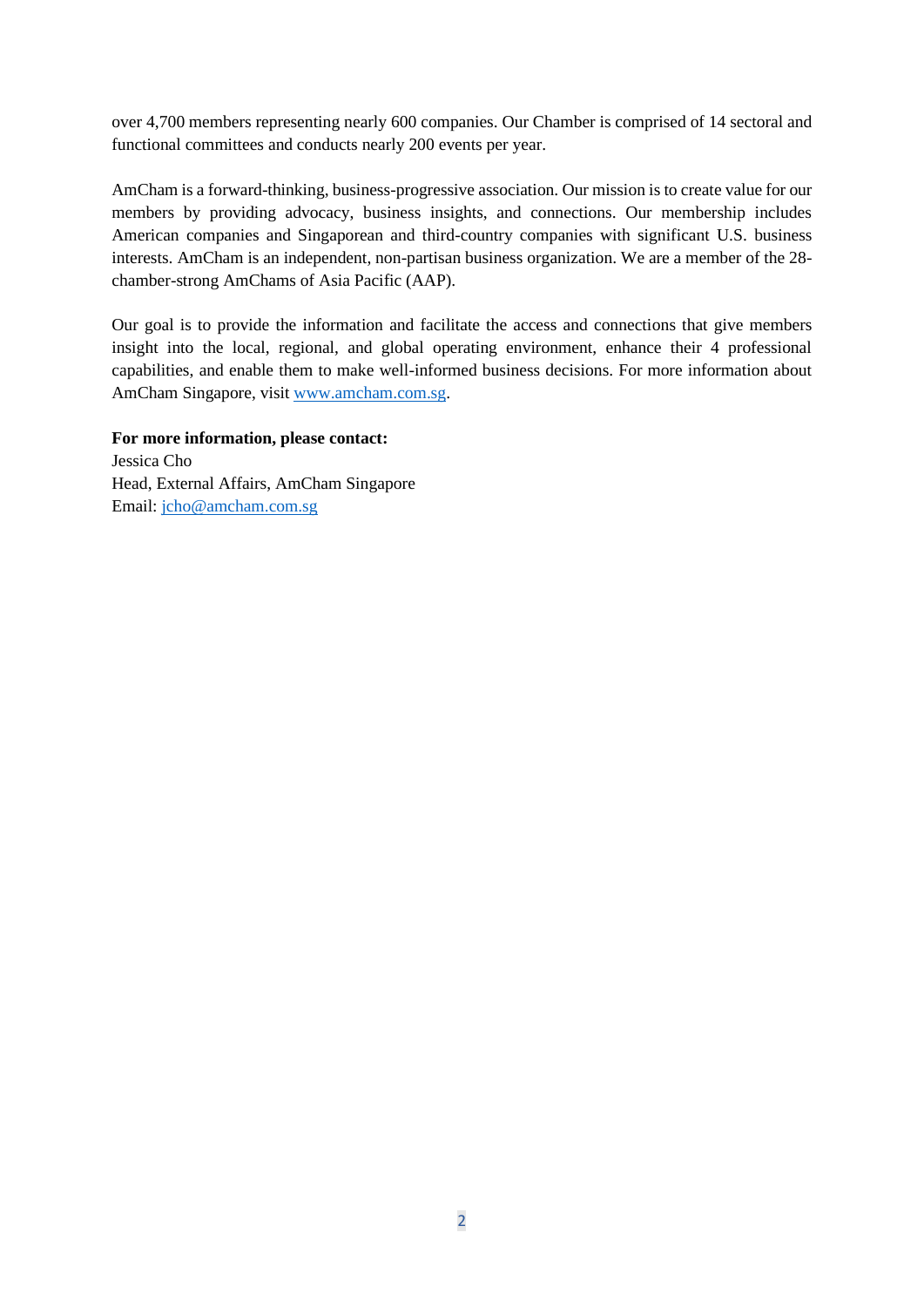#### **ANNEX – AmCham CARES Award Recipients**

#### **Large Companies High Distinction Award Recipients<sup>1</sup>**

- Edwards Lifesciences
- Moody's Corporations
- PayPal
- Procter and Gamble Asia
- Xylem Water Solutions Singapore

#### **Large Companies Distinction Award Recipients<sup>2</sup>**

- 3M Technologies Singapore
- AbbVie Singapore
- Adecco Personnel
- AIG Asia Pacific Insurance
- Agilent Technologies Singapore
- Amgen Singapore Manufacturing
- Becton Dickinson and Company
- BNY Mellon
- Boeing Singapore
- Citi Singapore
- Coca-Cola Far East Lmtd.
- Cummins Asia Pacific
- Dow Chemical Singapore
- Federal Express Singapore
- Google Asia Pacific
- Hewlett Packard Enterprise
- HP Inc.
- John Wiley & Sons Singapore
- J.P. Morgan
- Kimberly-Clark
- KLA-Tencor
- Marina Bay Sands
- Marsh & McLennan Companies
- Mondelēz International
- Park Hotel Group
- PricewaterhouseCoopers
- SAP Asia
- State Street Bank and Trust
- The Fullerton Hotels and Resorts
- Visa Worldwide
- Wells Fargo
- Yum! Asia Franchise

 $1\,100$  employees and more in Singapore office, not including other offices outside of Singapore.

<sup>&</sup>lt;sup>2</sup> 100 employees and more in Singapore office, not including other offices outside of Singapore.